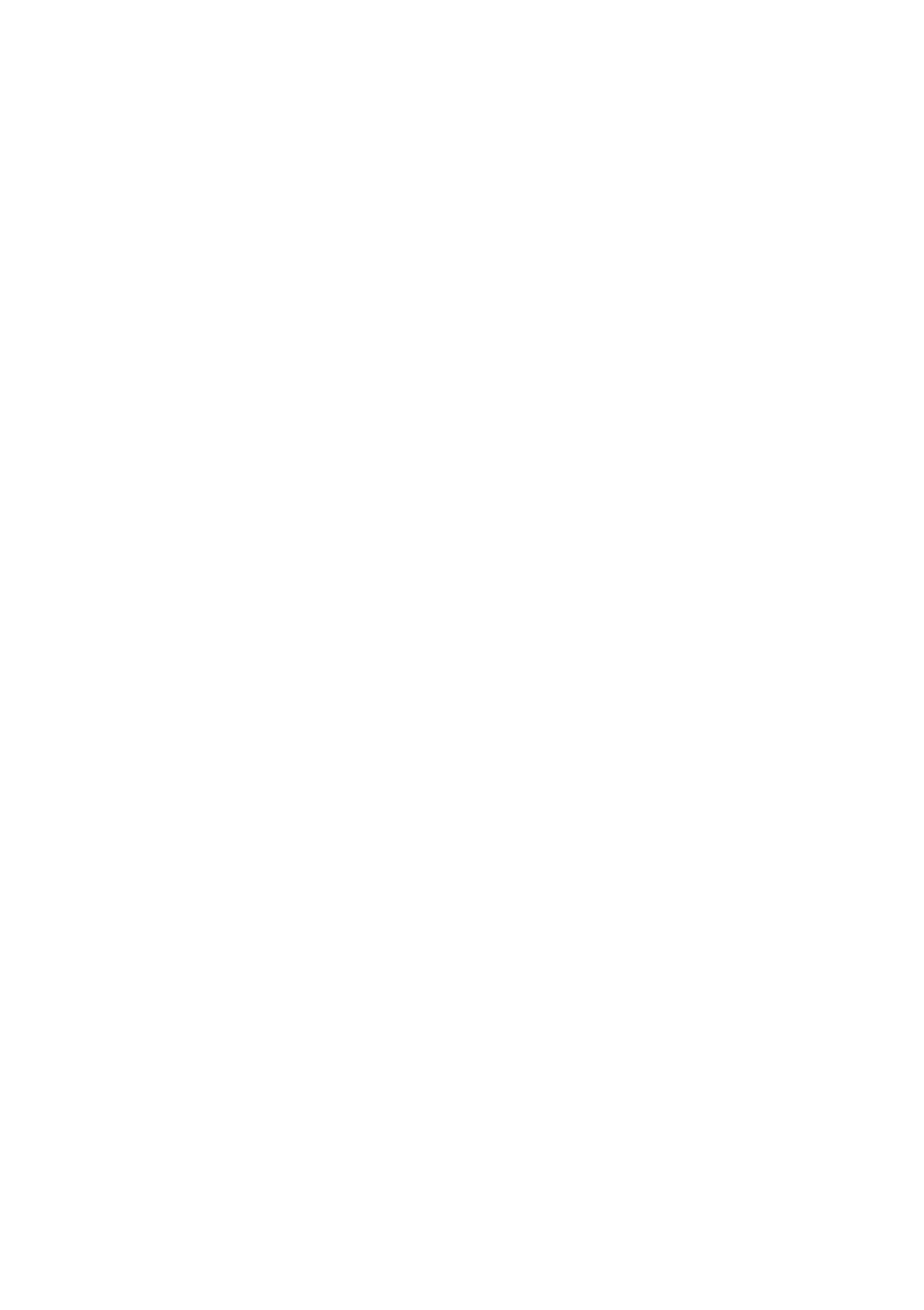## **Contents**

| Introducing self-managed superannuation funds | 5  |
|-----------------------------------------------|----|
| What is an SMSF?                              | 6  |
| Things to be aware of with SMSFs              | 8  |
| Is an SMSF right for you?                     | 10 |
| Starting an SMSF                              | 13 |
| Choosing your investment strategy             | 14 |
| Tax advantages of super                       | 18 |
| The Vanguard difference                       | 22 |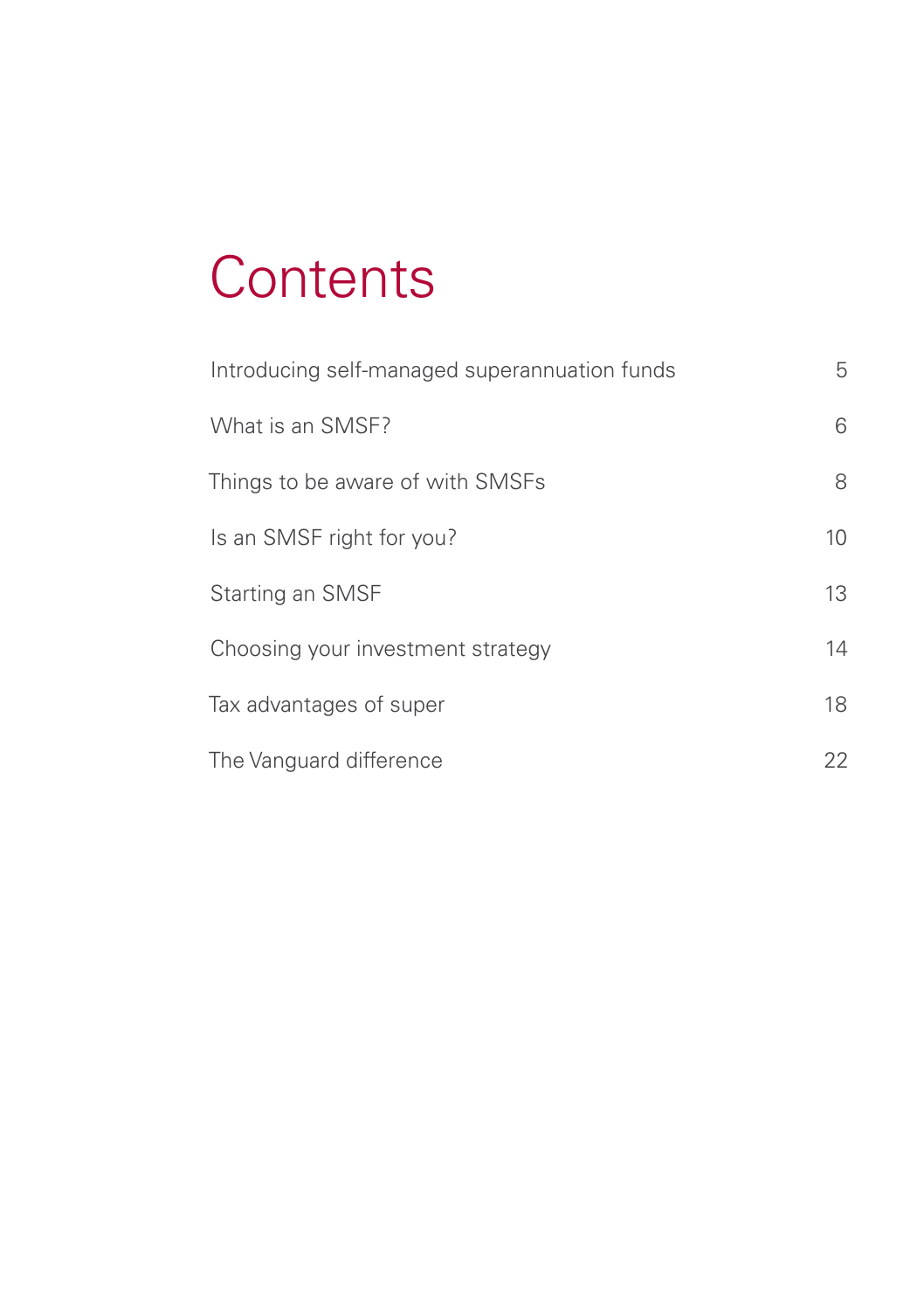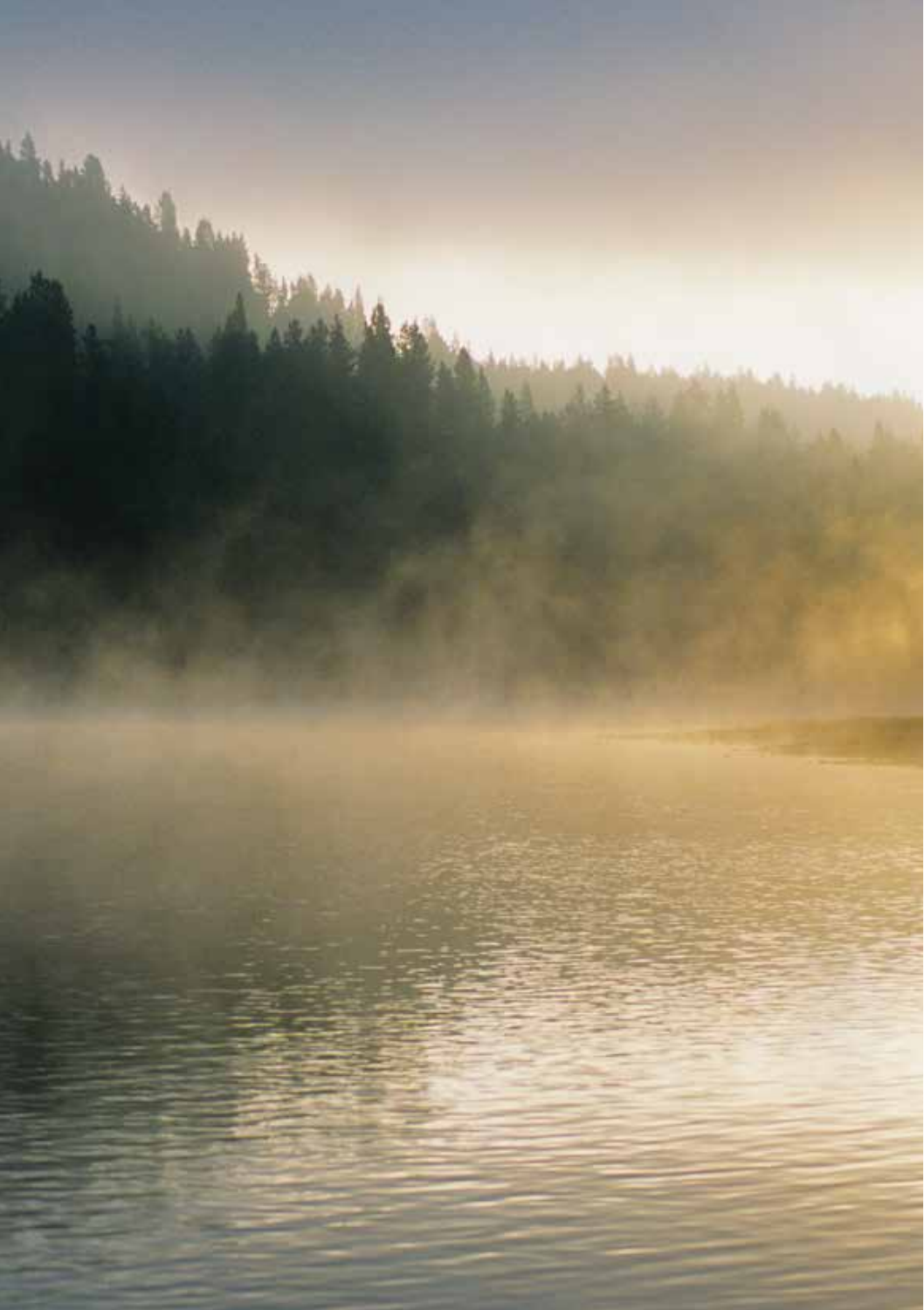## Introducing self-managed superannuation funds

Self-managed superannuation funds (SMSFs) are increasingly popular with Australians who are choosing to manage their own retirement savings.

In June 2017, there were over 595,000 SMSFs<sup>1</sup> in Australia with assets of more than \$696 billion<sup>2</sup>, making them the largest type of superannuation (super) fund in the market.

And SMSFs tend to hold more money than other super funds, with average assets per fund of more than \$1.1 million and an average account balance per member of \$616,000<sup>3</sup>.

So why have SMSFs become so popular? While many people like the idea of managing their financial destiny, it's not for everybody. SMSFs can be costly to establish and administer and you need the skills and time to manage your own fund.

But if you're committed and informed, an SMSF can be a powerful way to save for retirement. This Plain Talk® guide explains the pros and cons of SMSFs, how to go about setting up your own fund and the potential traps you need to watch out for.

<sup>1,2,3</sup> Source: http://www.superguide.com.au/smsfs/smsfs-lead-the-super-pack-again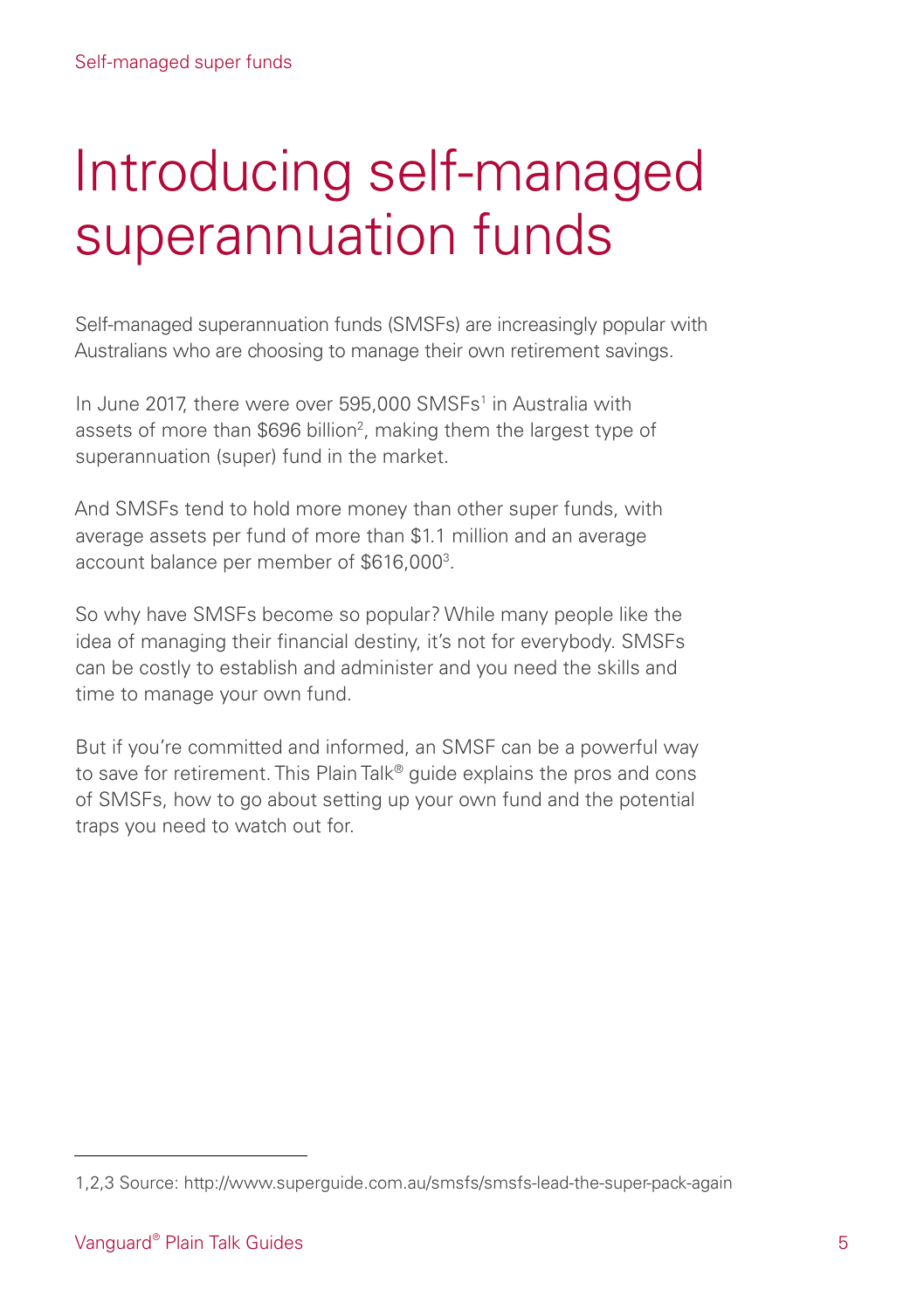## What is an SMSF?

Like other super funds, SMSFs are used to build wealth for retirement. SMSFs are different from other super funds as members are also trustees. Members are responsible for running the fund, investing the fund's assets, paying benefits and meeting administrative and compliance requirements.

The Australian Taxation Office (ATO) regulates SMSFs to ensure trustees comply with the Superannuation Industry (Superannuation) Act 1993 (SIS Act) and other regulations.

## SMSF tip 1

Develop an investment strategy that fits your risk profile, investment objectives and timeframe.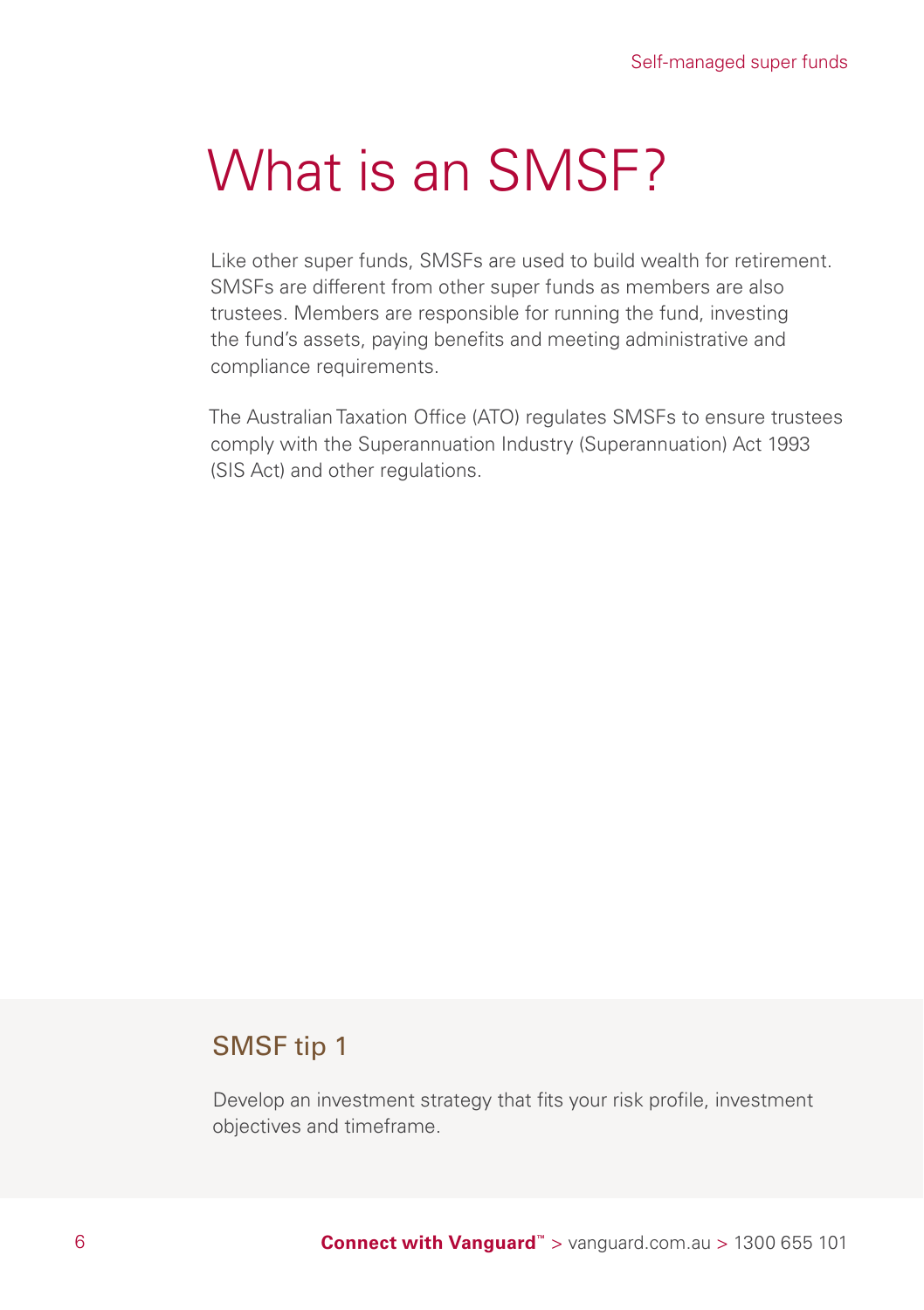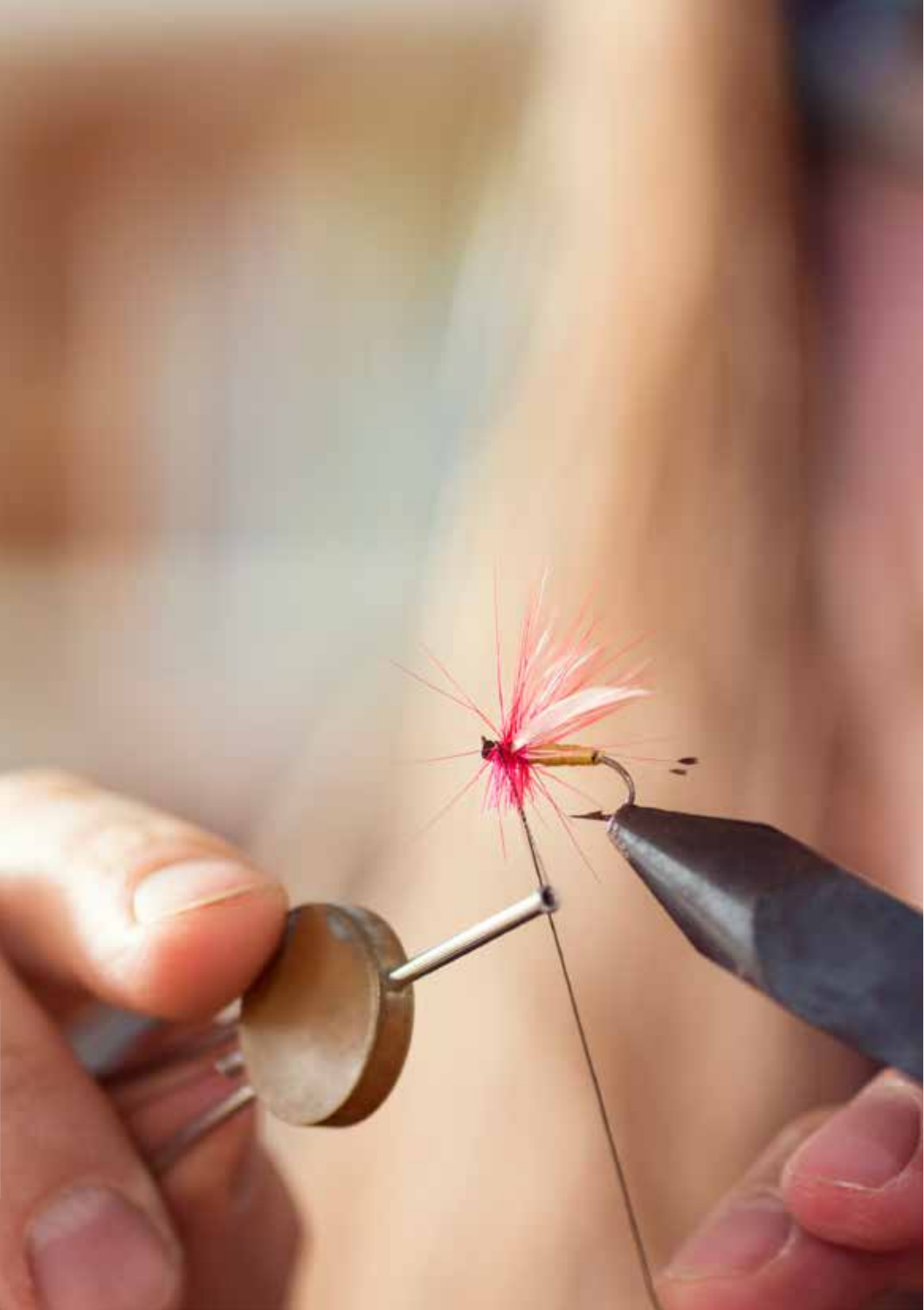## Things to be aware of with SMSFs

## Advantages of SMSFs

SMSFs provide control and flexibility for people who have the time and inclination to build their own wealth for retirement.

#### **Control**

Owning an SMSF puts you in control of your retirement nest egg. You are responsible for:

- setting the investment strategy
- determining the asset mix
- monitoring and reviewing your strategy.

#### **Flexibility**

You can tailor your investments to suit your specific needs before and after retirement. You have the flexibility to make changes to the SMSFs investments quickly and easily and allow for income payments on your retirement.

#### Investment choice

Subject to certain limitations, you will generally be able to invest in an extensive range of investments available to Australian investors including investments not always available in other types of super funds, such as investment properties, direct Australian and international shares and direct fixed interest. You may choose to seek the assistance of a financial adviser to assist in selecting the most appropriate investment strategy to meet your investment needs.

#### Fees

You have greater control over the fees you pay. By choosing your investments carefully and keeping transactions to a minimum, you can reduce the ongoing fees of the fund. But administrative fees can be high so make sure you compare the potential fees against what you are paying now.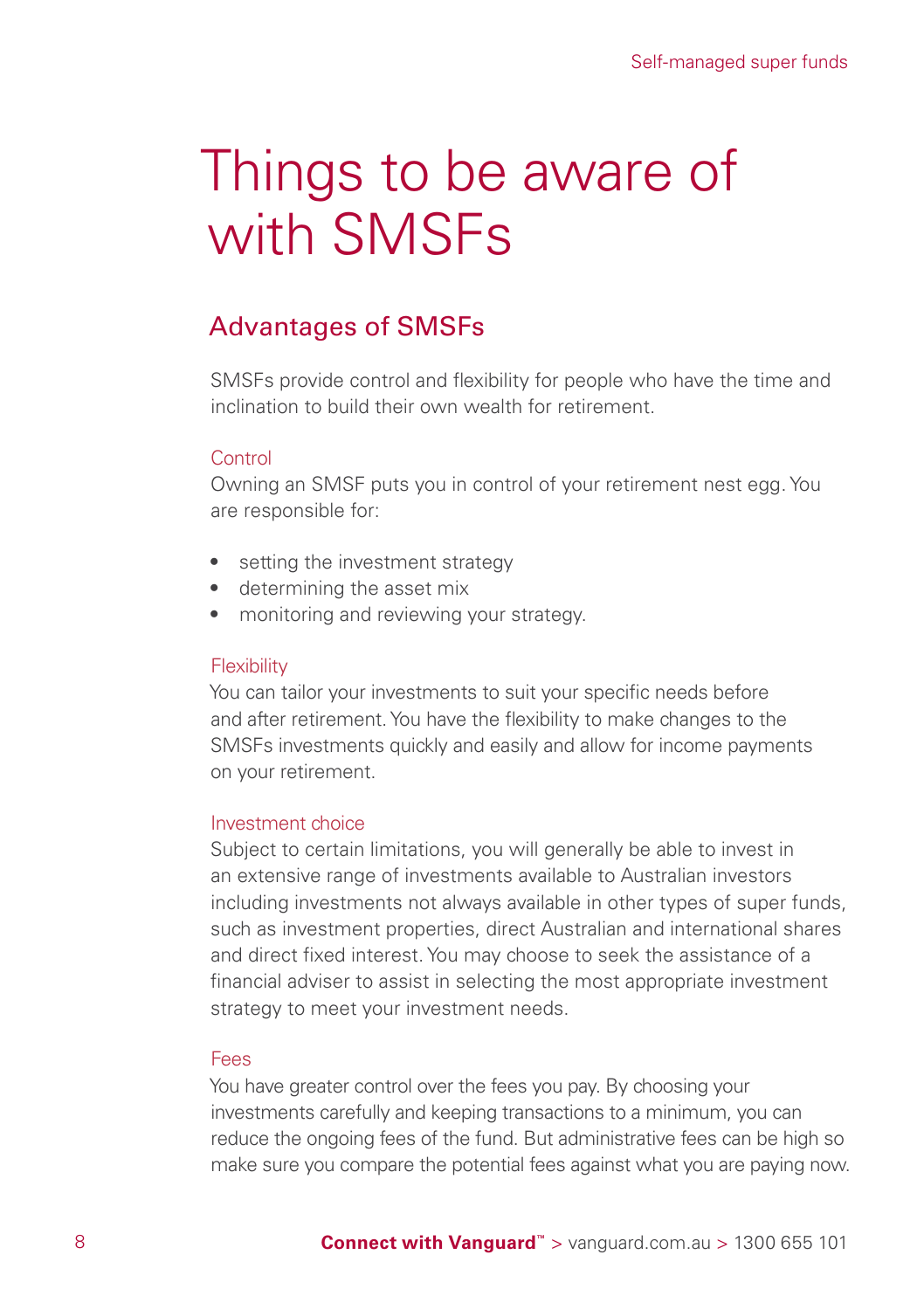#### Insurance

SMSFs provide the ability to package very tailored insurance solutions for members over and above the standard schedule based solutions offered in many larger funds.

### Disadvantages of SMSFs

Managing your own SMSF is not a decision to be taken lightly as it carries responsibilities and risks. After all, you are dealing with your potential standard of living in retirement.

#### **Responsibility**

Trustees are legally responsible for all decisions concerning the fund. Part of your responsibility as trustee is to ensure you understand the rules governing your fund and to keep abreast of any legislative changes. Although an adviser such as an accountant or lawyer can assist, the ultimate responsibility rests with you.

Penalties for mismanaging a fund or a compliance breach are high. If the fund is found to be non-compliant, a tax rate of 45 per cent is potentially payable on all income or other gains, and on the assets of the fund in the first year of non-compliance.

#### Administration

Meeting all the statutory obligations, such as filing tax returns, keeping minutes of meetings and lodging annual tax returns, takes time.

#### Fees

The costs of operating an SMSF vary, but according to SuperGuide, the average operating expense ratio (calculated as the costs of running an SMSF divided by the fund assets) is 1.10% or \$12,200 for the average fund balance of \$1.1 million, based on figures from the ATO. It's important to note that the operating costs of an SMSF will vary depending on the fund size, with the average expense ratio typically declining in direct proportion to the increase in fund size.<sup>4</sup>

<sup>4</sup> Source: http://www.superguide.com.au/smsfs/how-much-does-a-diy-super-fund-cost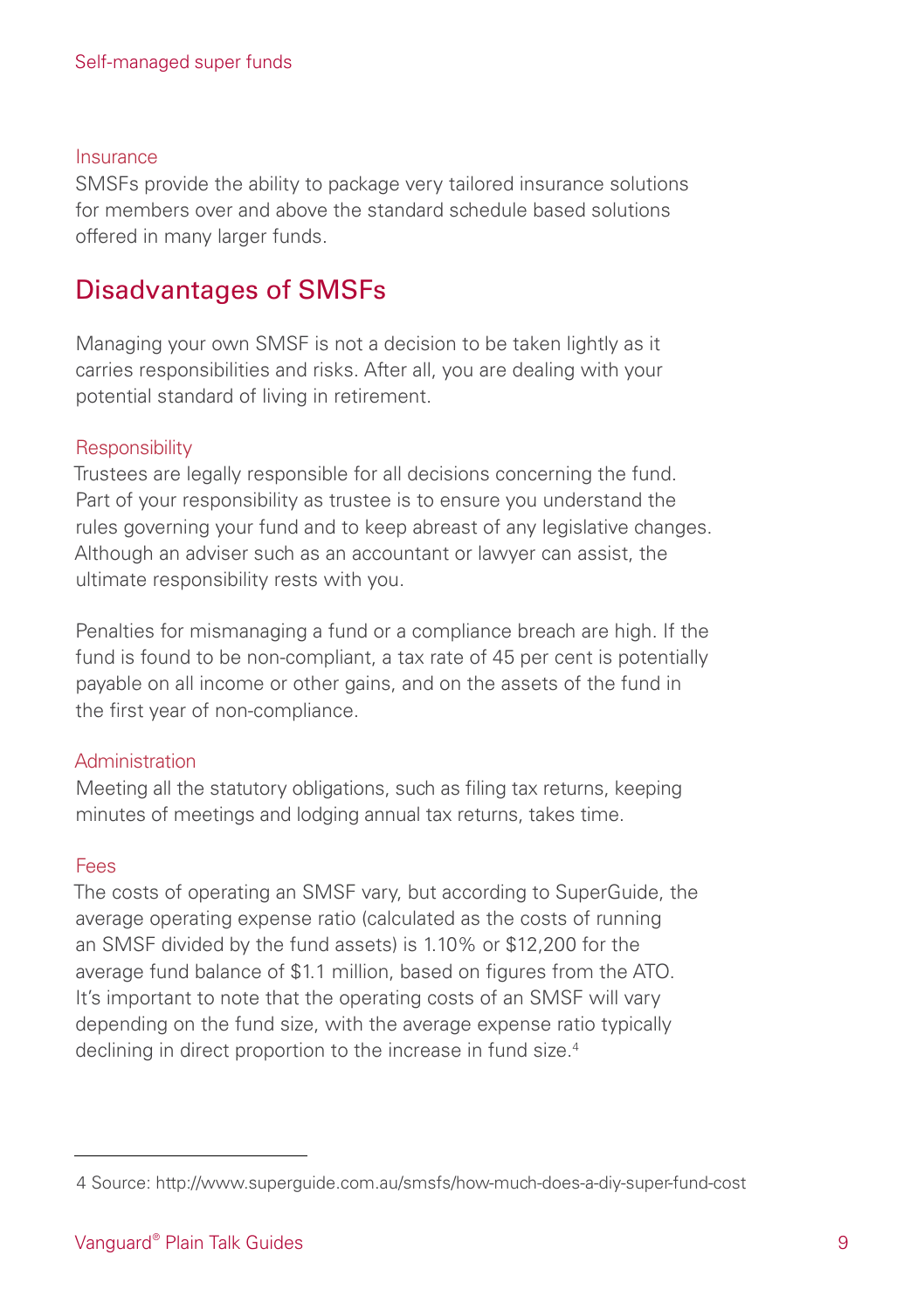## Is an SMSF right for you?

Whether an SMSF approach is the right option for you depends on a number of factors.

## Super assets

If you are considering setting up a fund, you will need enough in your super to make it worthwhile. The larger your retirement savings, the more economically viable an SMSF becomes. Annual accounting fees can cost around \$2,000, which is two per cent of a \$100,000 fund.

#### **Commitment**

SMSFs require 'hands-on' management. While other super members hand over responsibility for managing their money to professional trustees and fund managers, SMSFs owners are responsible for the overall running of their fund.

#### Skill

The more financially literate you are, the better your chances of investment success. Lack of knowledge can lead to poor or rash investment decisions that can have serious consequences on your returns.

A professional financial adviser can help you set your fund's investment strategy based on your objectives and circumstances. Advisers may charge you a fee for their services.

#### Time

Running an SMSF takes time and effort. As a trustee you are responsible for keeping records, meeting reporting requirements and investing assets according to your investment strategy. A super administration service can help for an additional cost. You should weigh up the fees against the time you will save and compare them to what you are paying in your current super fund.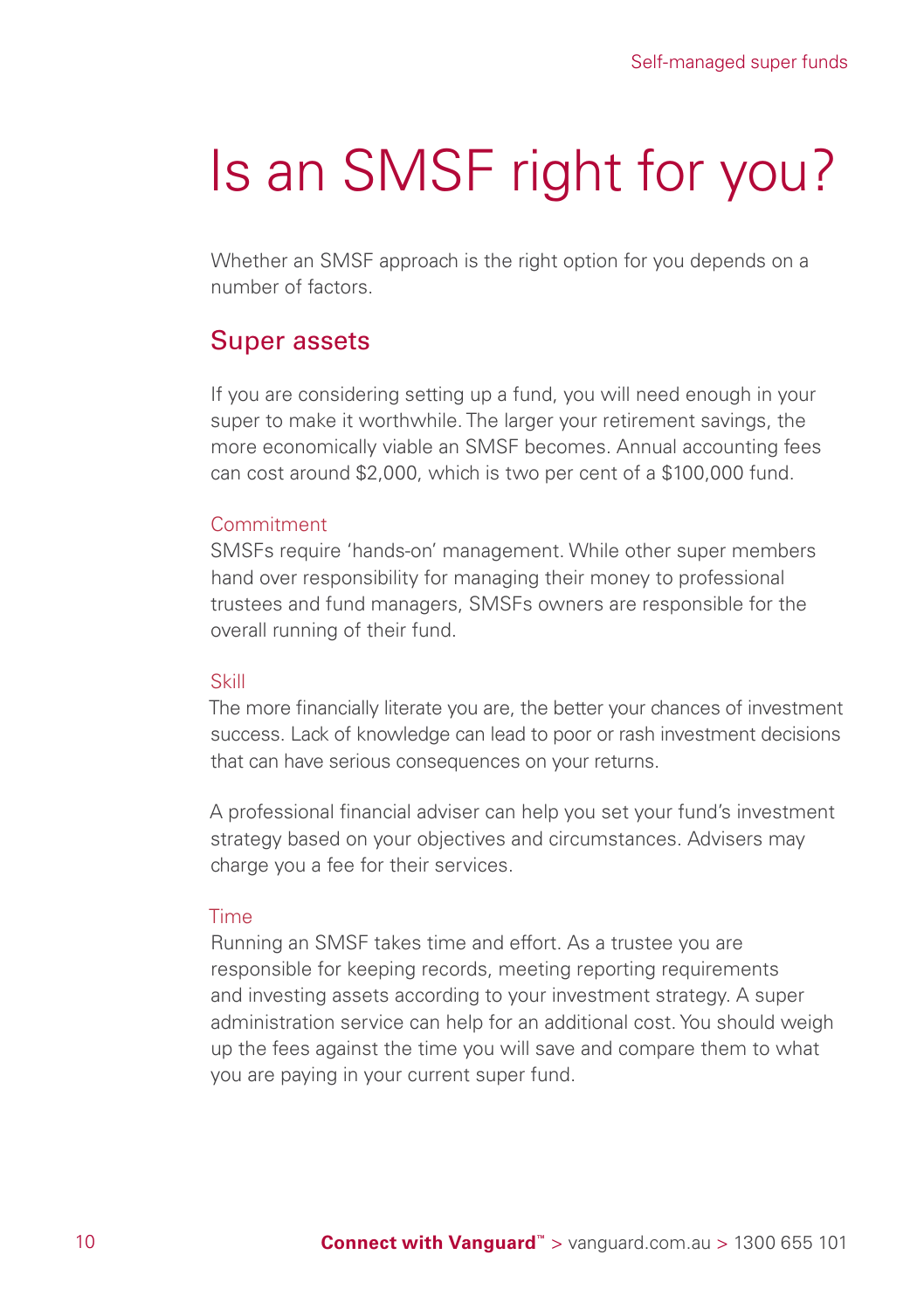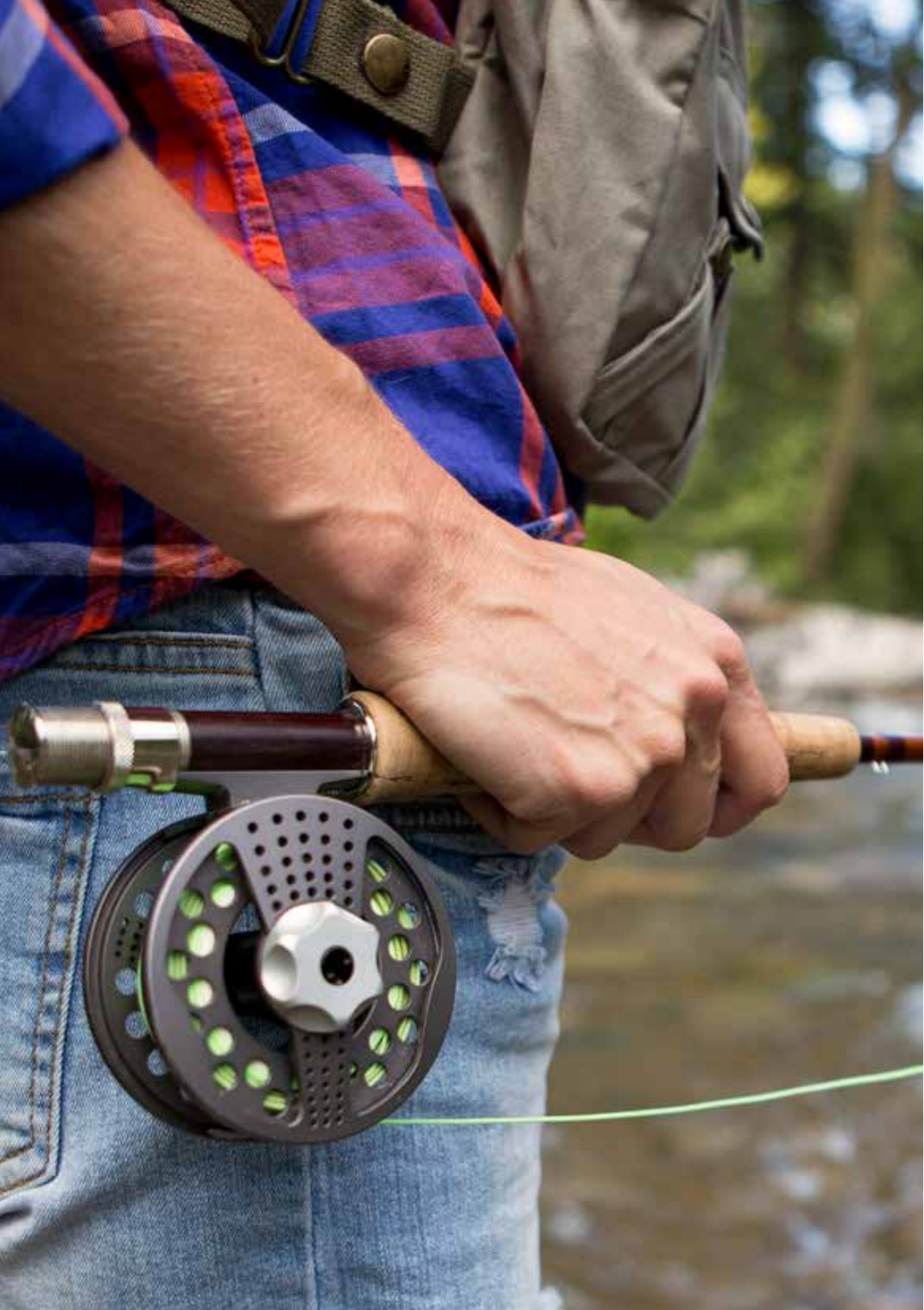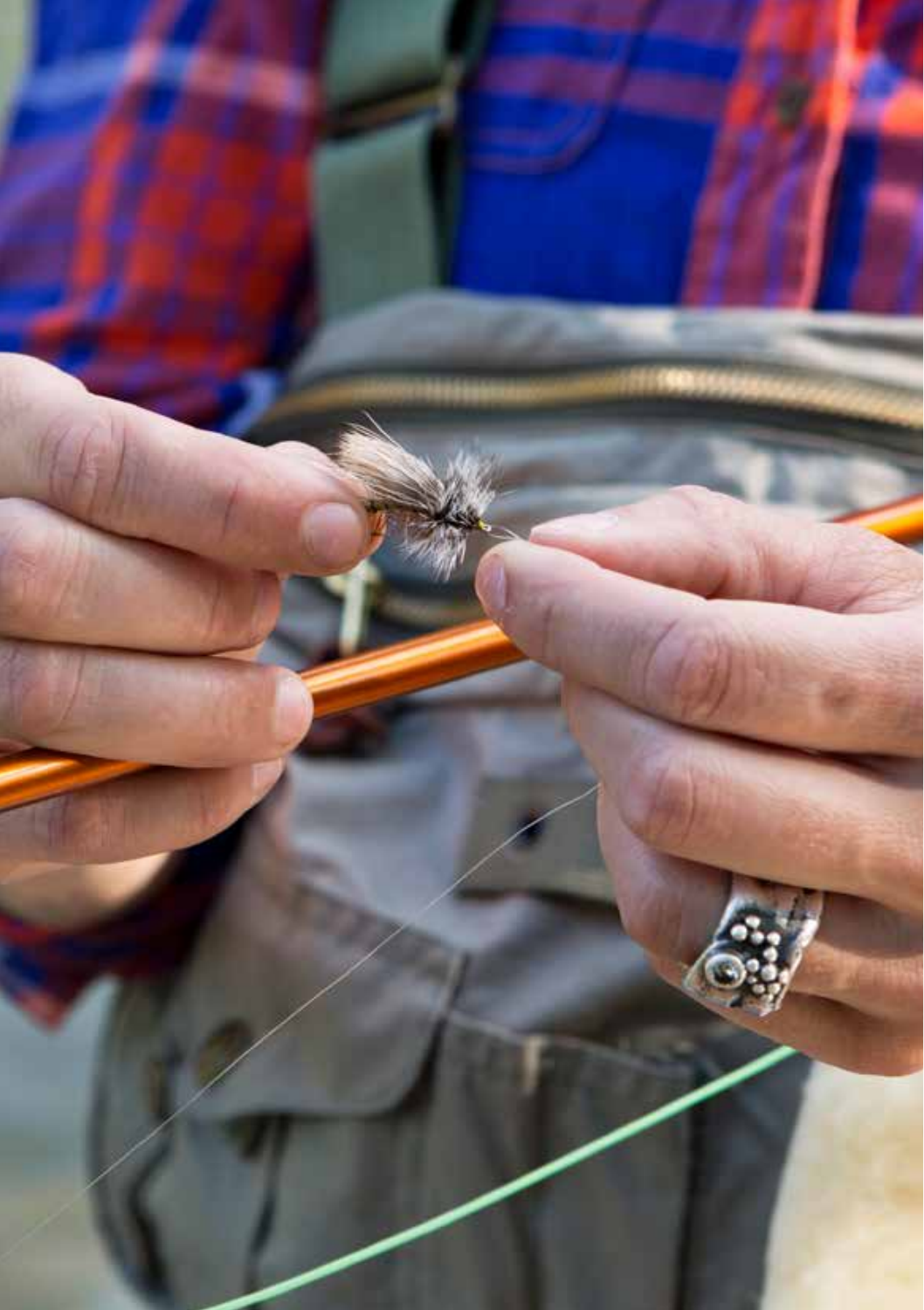## Starting an SMSF

Here's a few key things to consider when you're planning to start an SMSF.

#### Seek advice

You should talk to a professional adviser about whether an SMSF is right for your individual circumstances. Accountants, financial advisers and super specialists have packages and kits to help simplify the process.

#### Prepare a trust deed

A trust deed sets out how the fund will operate. An accountant, solicitor or legal service company can help to prepare the deed.

#### Appoint trustees

Trustees must be appointed to properly manage the fund and ensure it meets its legal and tax obligations.

#### Open a bank account

A separate bank account must be opened for the fund to separate the fund's assets from personal and/or business assets.

#### Keep your paperwork in order

You need to keep and retain all the paperwork for your SMSF, including accounts, annual statements, minutes of trustee meetings and trustee agreements.

#### Appoint an auditor

Your SMSF must appoint an eligible auditor to conduct an annual audit of the fund's financial accounts and statements.

### SMSF tip 2

Follow the ATO's strict guidelines on SMSF investments—it's your money, so make sure you take care of it.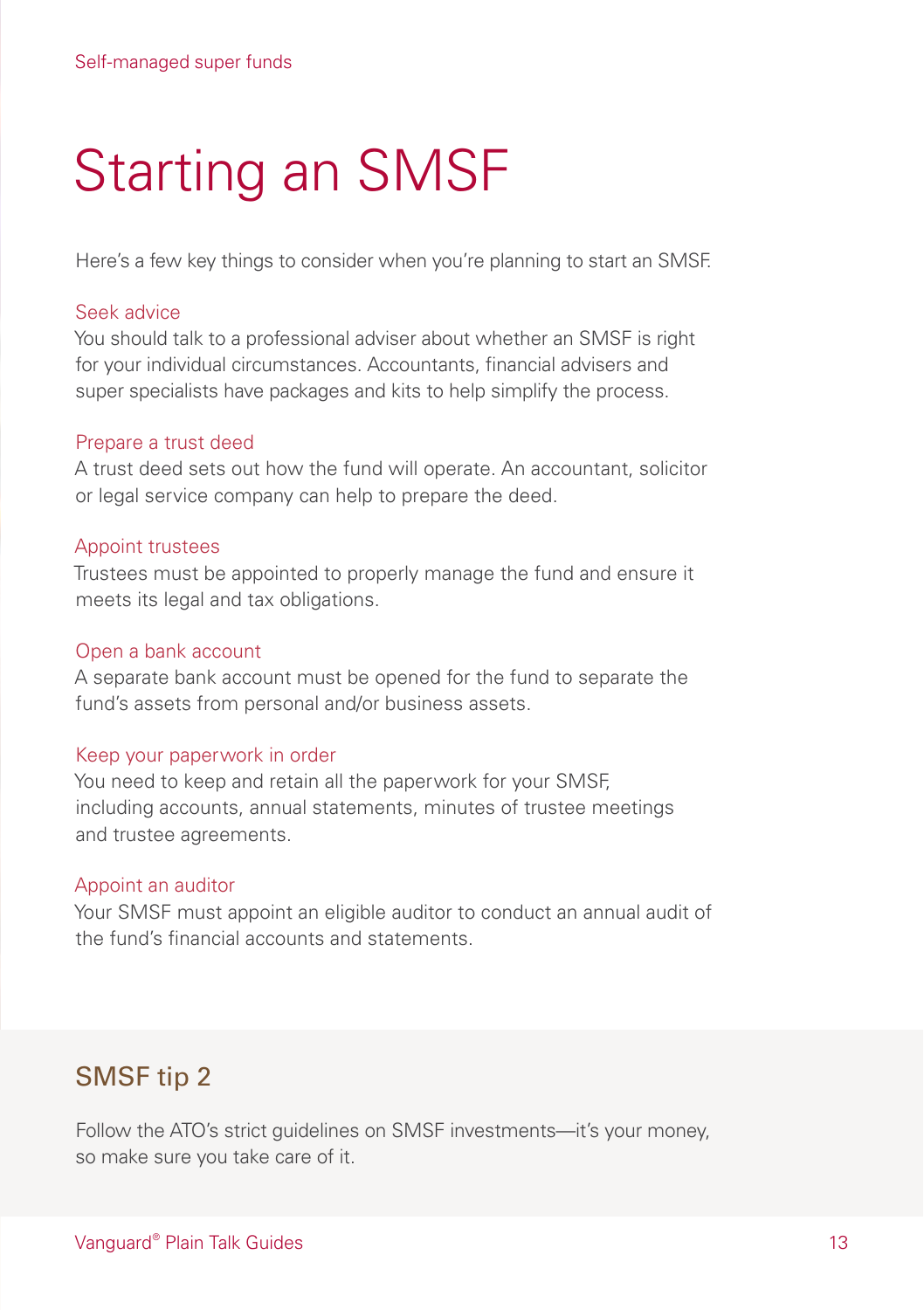## Choosing your investment strategy

All SMSF trustees must prepare an investment objective for their fund and implement an investment strategy to achieve it. The investment strategy must reflect the fund's purpose and circumstances and detail how it will:

- maximise member returns within an acceptable level of risk
- diversify across a range of assets (for example, shares, property, fixed interest)
- pay benefits and fees as required.

There are a number of factors you should consider before setting your fund's investment strategy.

## Objectives and time horizon

Before you start building your investment portfolio, you need to determine your investment objectives and timeframe.

Super is a long-term investment, so it's important to take a long-term view when setting your investment strategy.

With current life expectancies and medical advances we can now look forward to a longer retirement. This means you may spend more than one third of your life in retirement.

The Association of Superannuation Funds of Australia's retirement standard for June 2017 estimates that a couple needs around \$60,063 a year to maintain a comfortable lifestyle in retirement.

It's important that you plan for your retirement income to outlive you —not the other way around.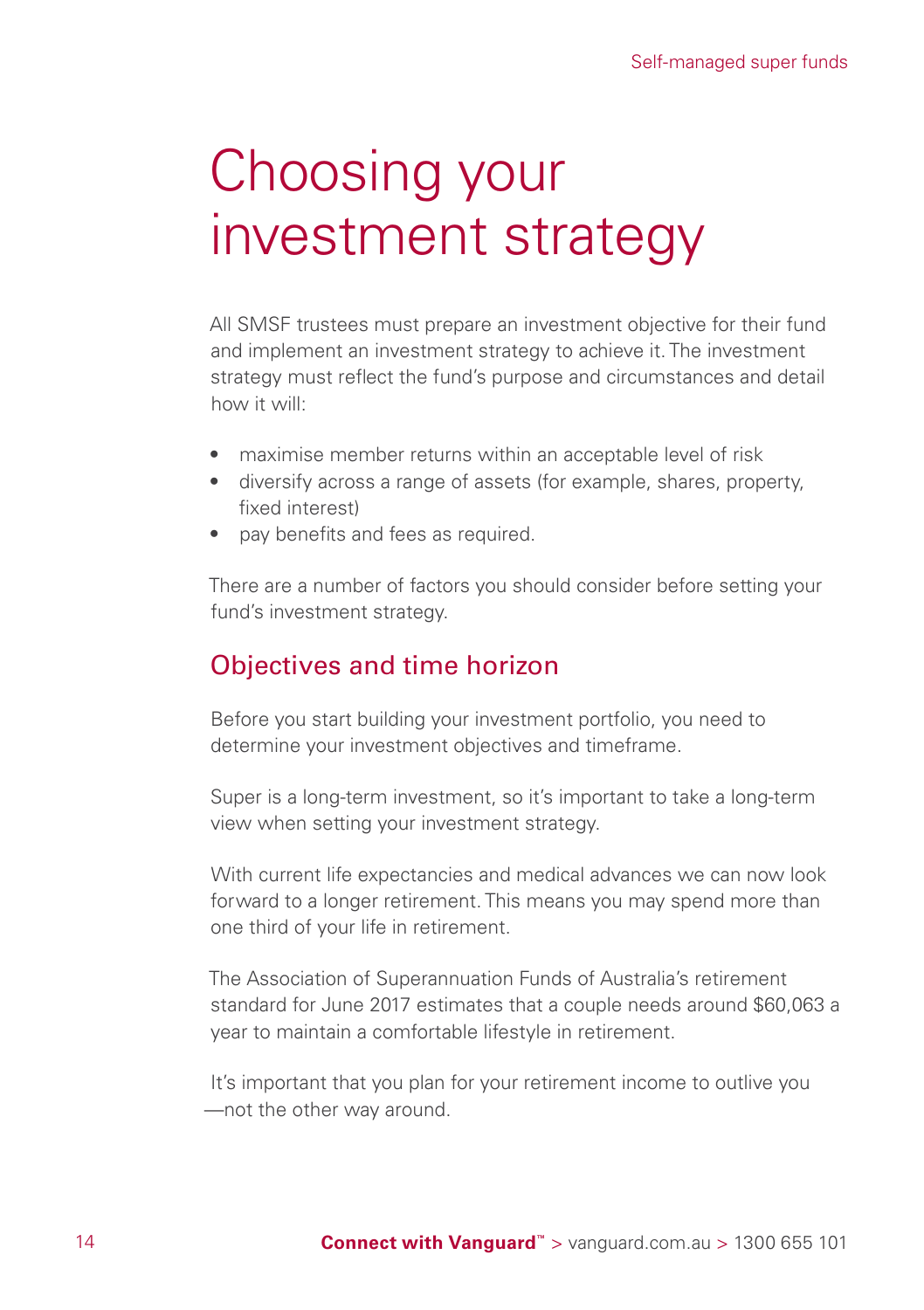## Risk tolerance

All investments carry some form of risk. Usually, the higher the risk the higher the potential return. It is important to understand your attitude to risk before you invest. Risk is measured in terms of volatility, that is, the amount that returns fluctuate from year to year. Growth assets like shares and property tend to be more volatile over shorter timeframes, but offer greater growth potential over the longer term. Generally, the longer your investment timeframe the more growth assets you can include in your portfolio.

If the thought of your investments going up and down is going to keep you awake at night, you may feel more comfortable choosing a more conservative or balanced investment approach. Although taking no risk can be one of the biggest risks of all, if you invest all your money in cash, inflation and costs can erode your investment returns and purchasing power over time. According to the SuperGuide, SMSFs have around 23 per cent of their assets invested in cash<sup>5</sup>. If in doubt, speak to a professional financial adviser about the best options for your investment time horizon and risk profile.

### Diversification—the key to reducing risk

Spreading your money across a range of investments is one of the best ways to reduce your exposure to market risk. This way you are not relying on the returns of a single investment. Investment markets move up and down at different times. With a diversified portfolio of investments, returns from better performing investments can help offset those that underperform.

## SMSF tip 3

Review your investment strategy regularly and whenever your circumstances or objectives change.

<sup>5</sup> Source: http://www.superguide.com.au/smsfs/smsf-investment-diy-super-asset-types#Three\_ most popular investment classes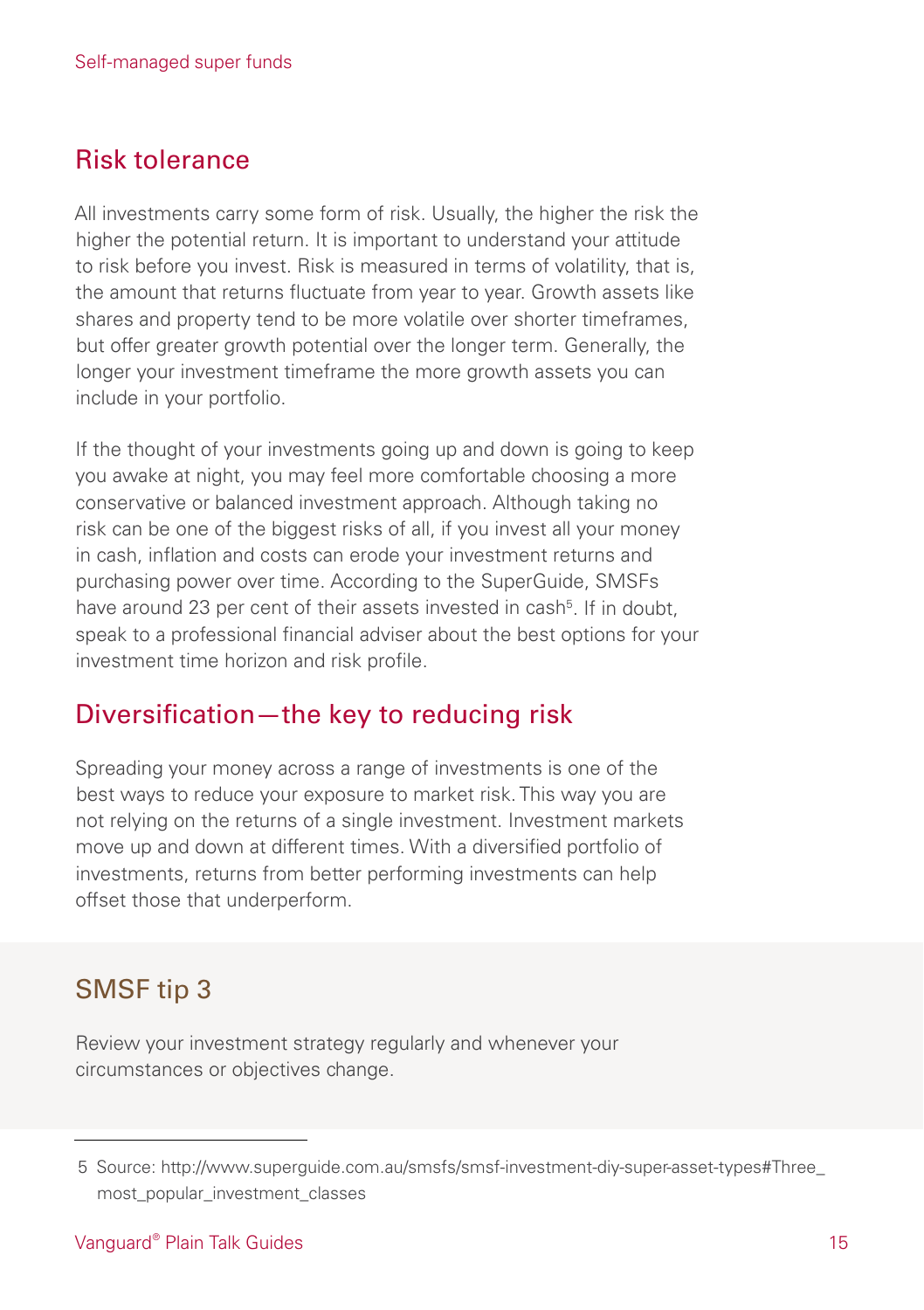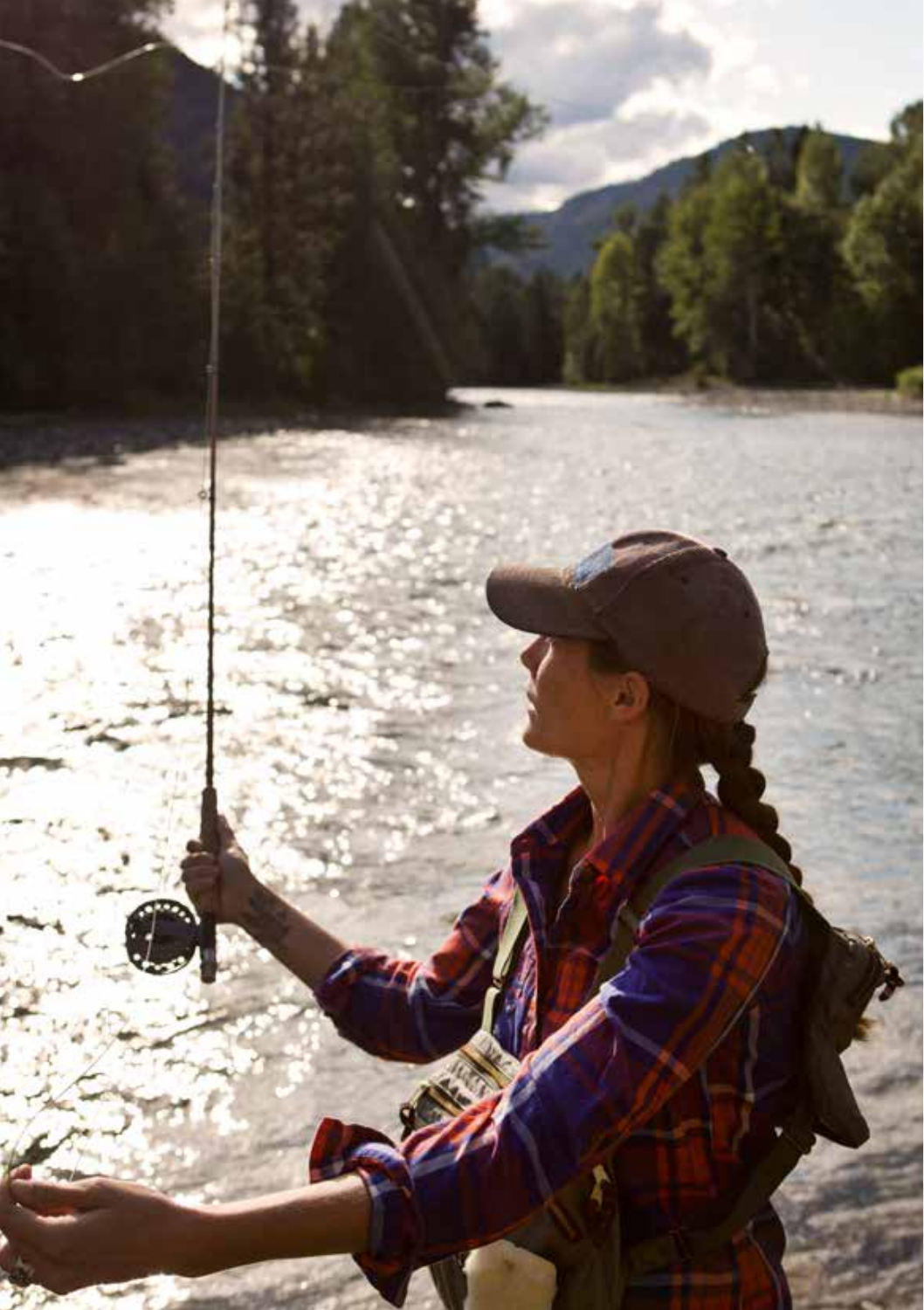### Investment restrictions

SMSFs must only invest in assets that meet the sole purpose test. This means they invest in assets for the purpose of saving for retirement.

Except in limited circumstances SMSFs can't:

- acquire assets from a related party (subject to a limited exception)
- borrow money
- allow in-house assets (such as a loan, investment or lease of a fund asset to a related party) to exceed five per cent of total assets.

Rules are subject to change. Please visit the www.ato.gov.au for further information.

The investment restrictions imposed on SMSFs are subject to change so it's important to keep up with legislation.

### It all starts with the right asset allocation

Once you have established your SMSF, one of the most important decisions you will make is how to invest your funds. SMSFs can invest in traditional assets such as shares, property, bonds and cash as well as more complex financial instruments such as options and certain kinds of warrants.

You should seek advice if you are considering investing in more complex or non-traditional investments.

The key to long-term performance is asset allocation—that is, the amount you allocate to shares, property, bonds and cash. Your lifestyle in retirement will depend on you setting an asset allocation that is appropriate for you and other members of the fund.

### SMSF tip 4

Make sure you have the right balance between income and growth assets.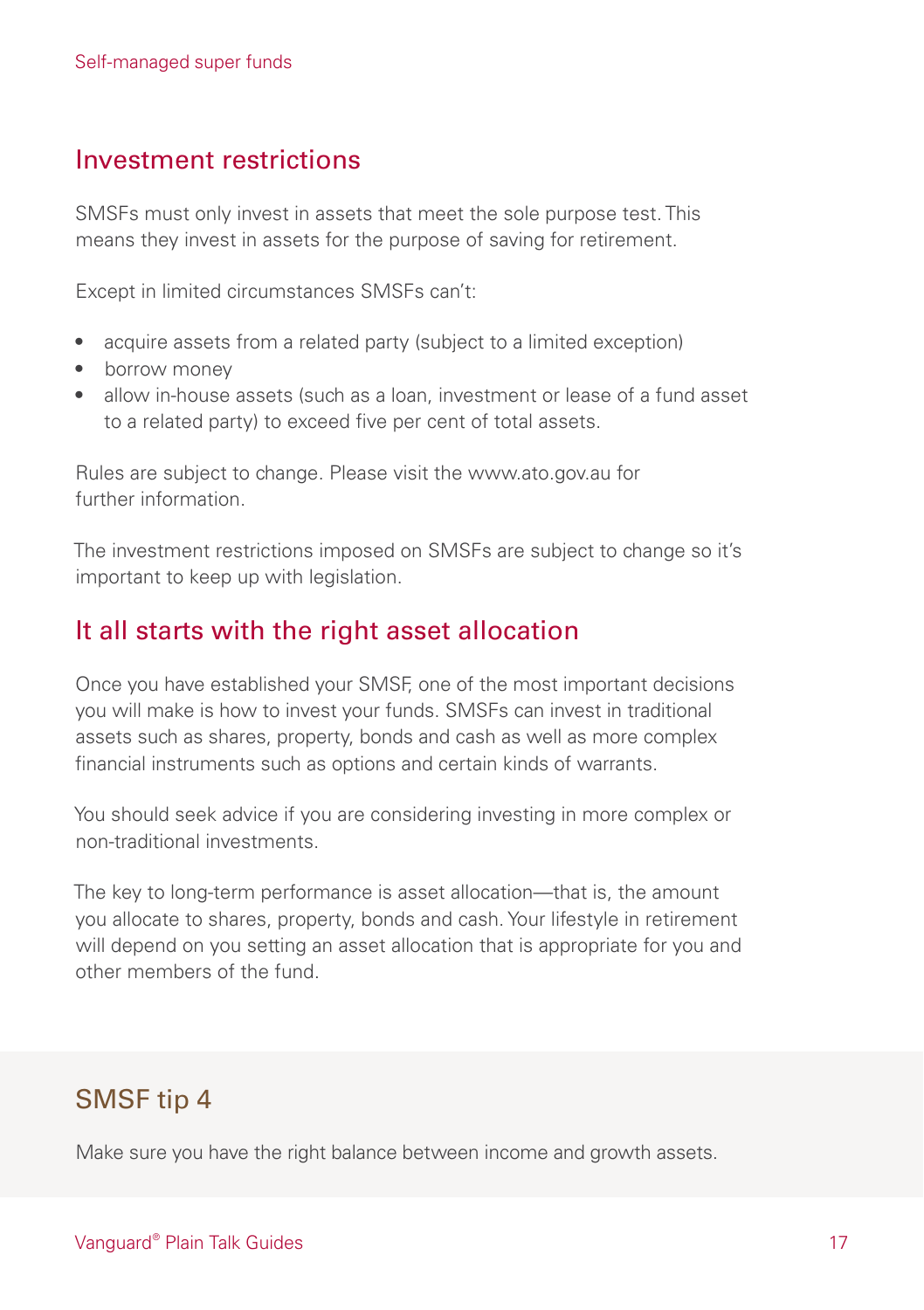## Tax advantages of super

Successive federal governments have confirmed super as a low-tax environment to encourage Australians to save for their own retirement and reduce the pressure on the pension system.

Super's tax advantages include concessional tax rates, franking credits on Australian share investments and even tax deductions for contributions if you're self-employed.

Super tax is a complex area that's continually changing so it is worth seeking advice from a professional tax adviser to make sure you're taking advantage of tax-smart strategies.

## SMSF tip 5

Make the most of super's tax concessions so you can keep more of your investment returns—it can make a big difference to your retirement nest egg.

## SMSF tip 6

Invest in a diversified range of assets, industries and securities to reduce market risk and improve your investment performance.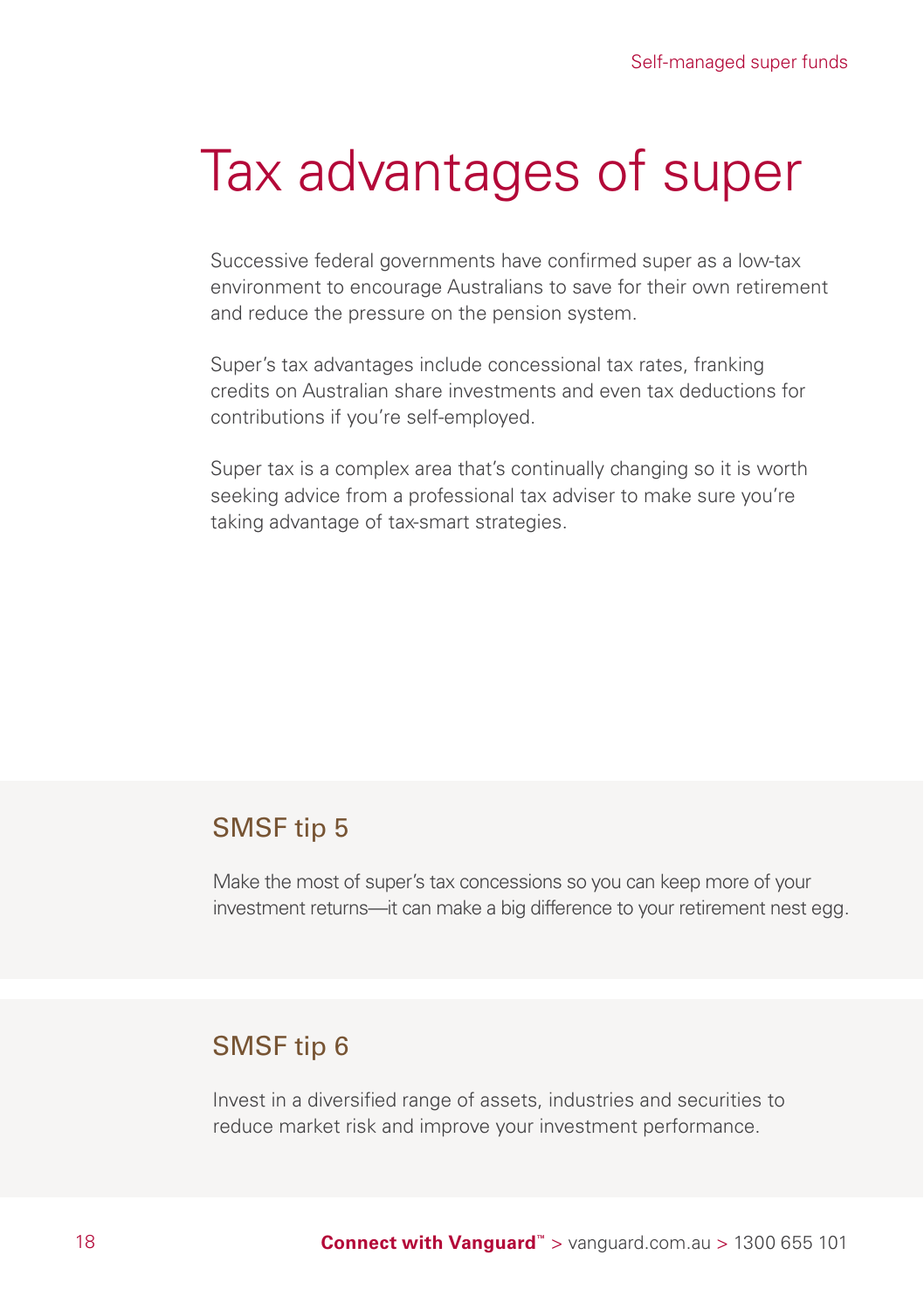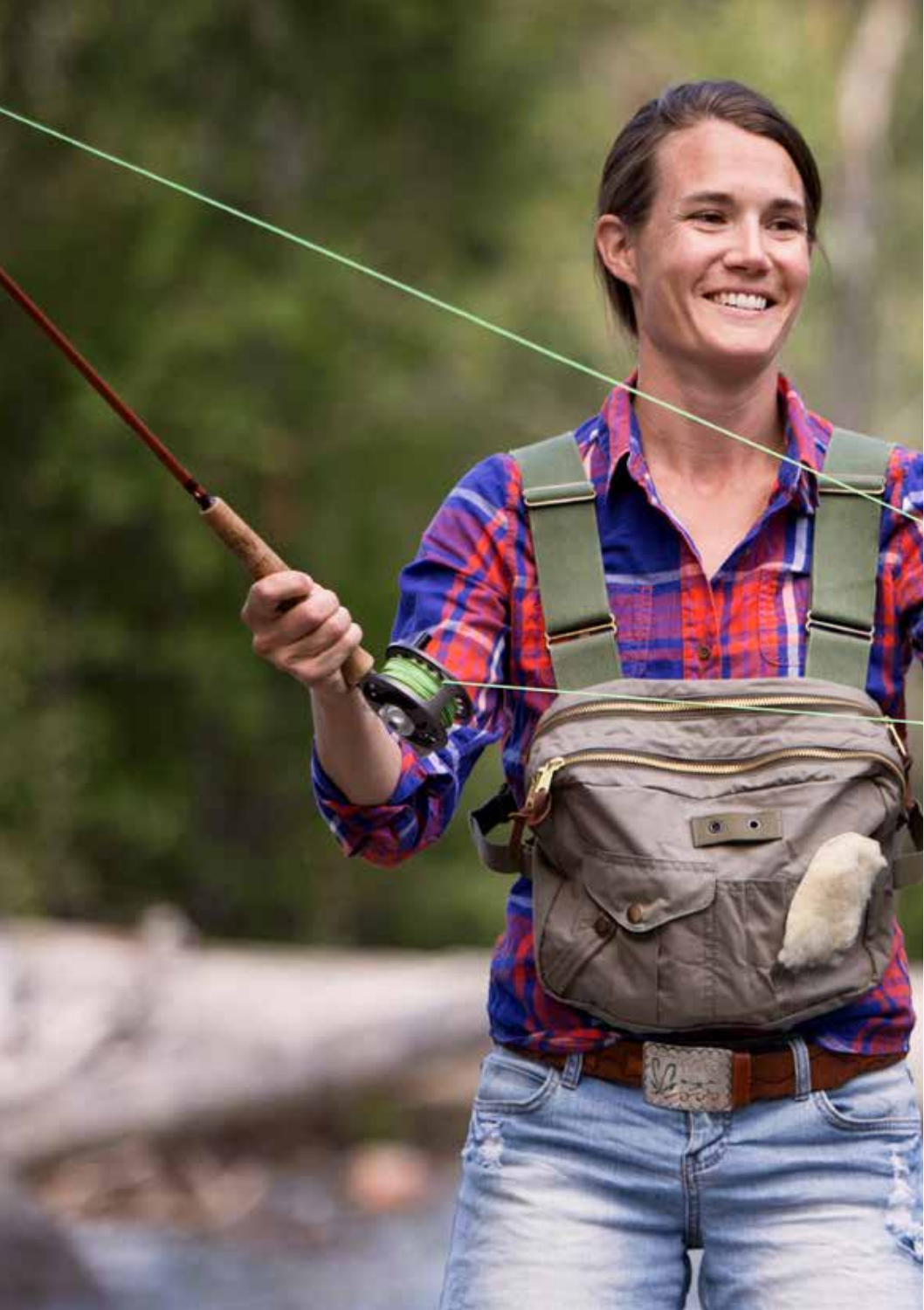### The major asset classes

#### Cash

- for short-term investors
- usually includes higher interest paying securities than bank accounts or term deposits and lowest risk of all asset classes.

#### Fixed interest

- for short to medium-term investors (around three to five years)
- low to medium risk and can provide a steady and reliable income stream and potential for capital growth
- usually offers a higher interest rate, or yield, than cash
- provides access to Commonwealth Government, state governments, semigovernment authorities and company debt from Australia or overseas.

#### **Property**

- for long-term investors (five years plus)
- lower risk growth asset than shares
- returns include income and capital growth
- diversification benefits with access to properties in retail, office, industrial, tourism and infrastructure sectors both in Australia and overseas.

#### Australian shares

- for long-term investors (seven years plus)
- potential for higher returns with higher risk
- potential for income through payment of dividends and tax benefits in the form of dividend imputation and access a diversified range of companies listed on the Australian Stock Exchange.

#### International shares

- for long-term investors (seven years plus)
- potential for higher returns with higher risk
- access industries and investment opportunities not available in Australia
- diversification benefits when investing in a range of countries. industries and companies.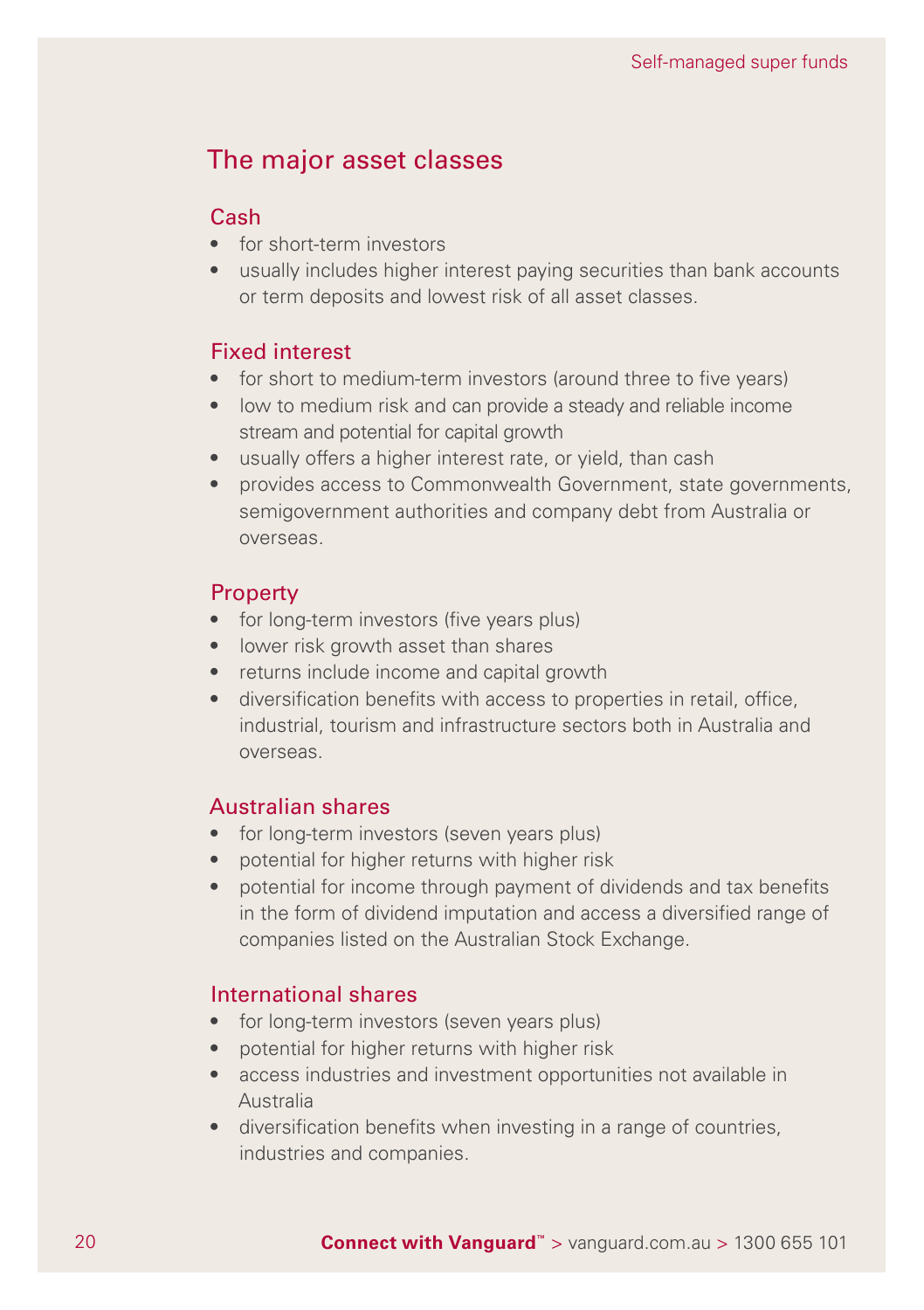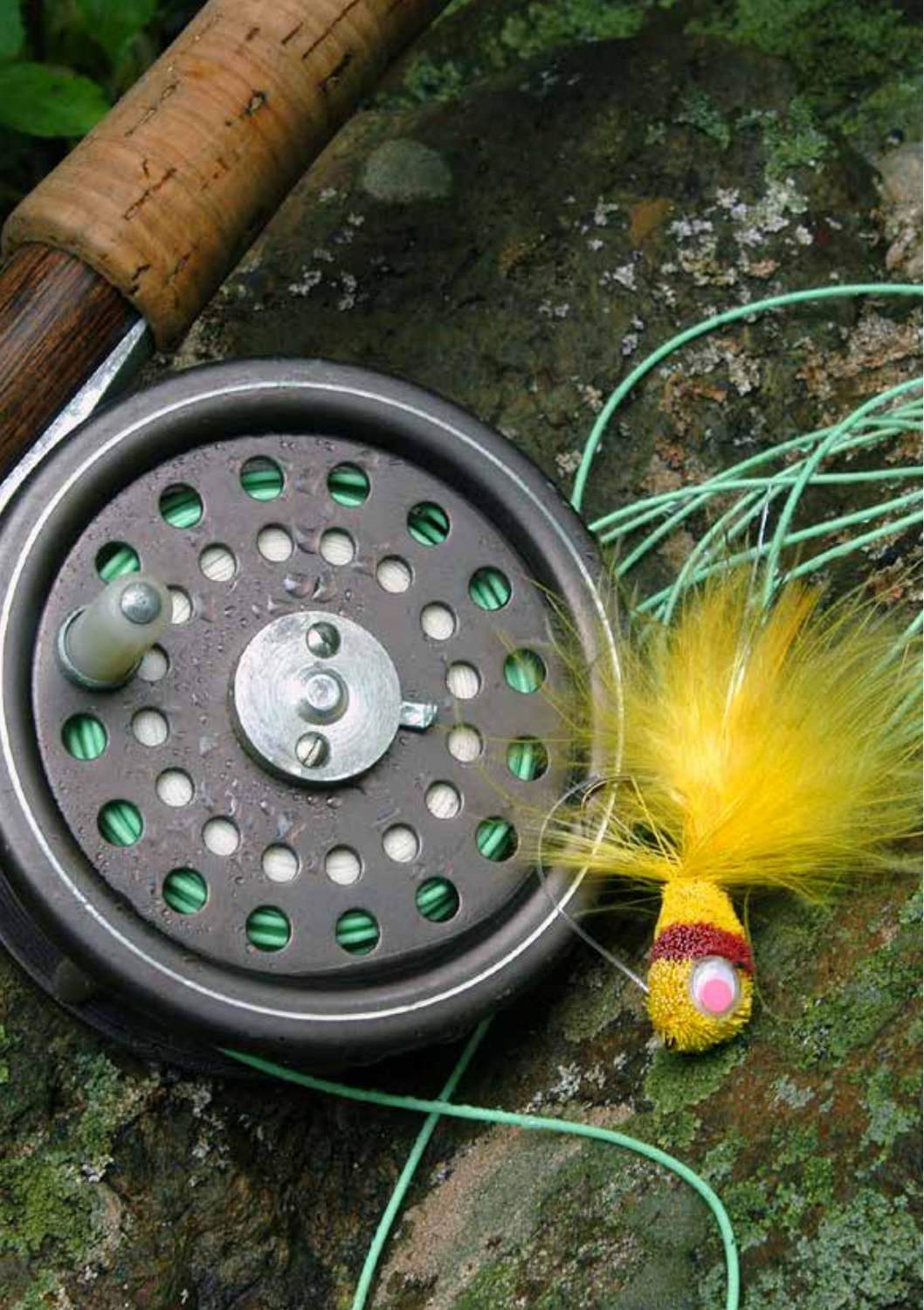## The Vanguard difference

When you invest with Vanguard, you have more than 40 years of investing experience behind you. So no matter which investment products suit your needs, you can feel confident that Vanguard investments are built on a rigorous investment philosophy that stands the test of time.

Since launching the first index mutual fund for individual investors in 1976, Vanguard has strived to be the world's highest-value provider of investment products and services. We have an unwavering focus on our clients with a commitment to champion what's best for investors by offering outstanding service, while keeping costs low.

### Low-cost investing

We know we can't control the markets, but we can control the costs of investing. To that end, providing low-cost investments isn't a pricing strategy for us. It's how we do business.

We can keep our costs low because of our unique ownership structure in the United States, which allows us to return profits to investors through lower costs so investors can earn more over time.

## Our range of managed funds and ETFs

Vanguard offers a complete range of funds across all asset classes.

To see our complete product offerings, visit vanguard.com.au.